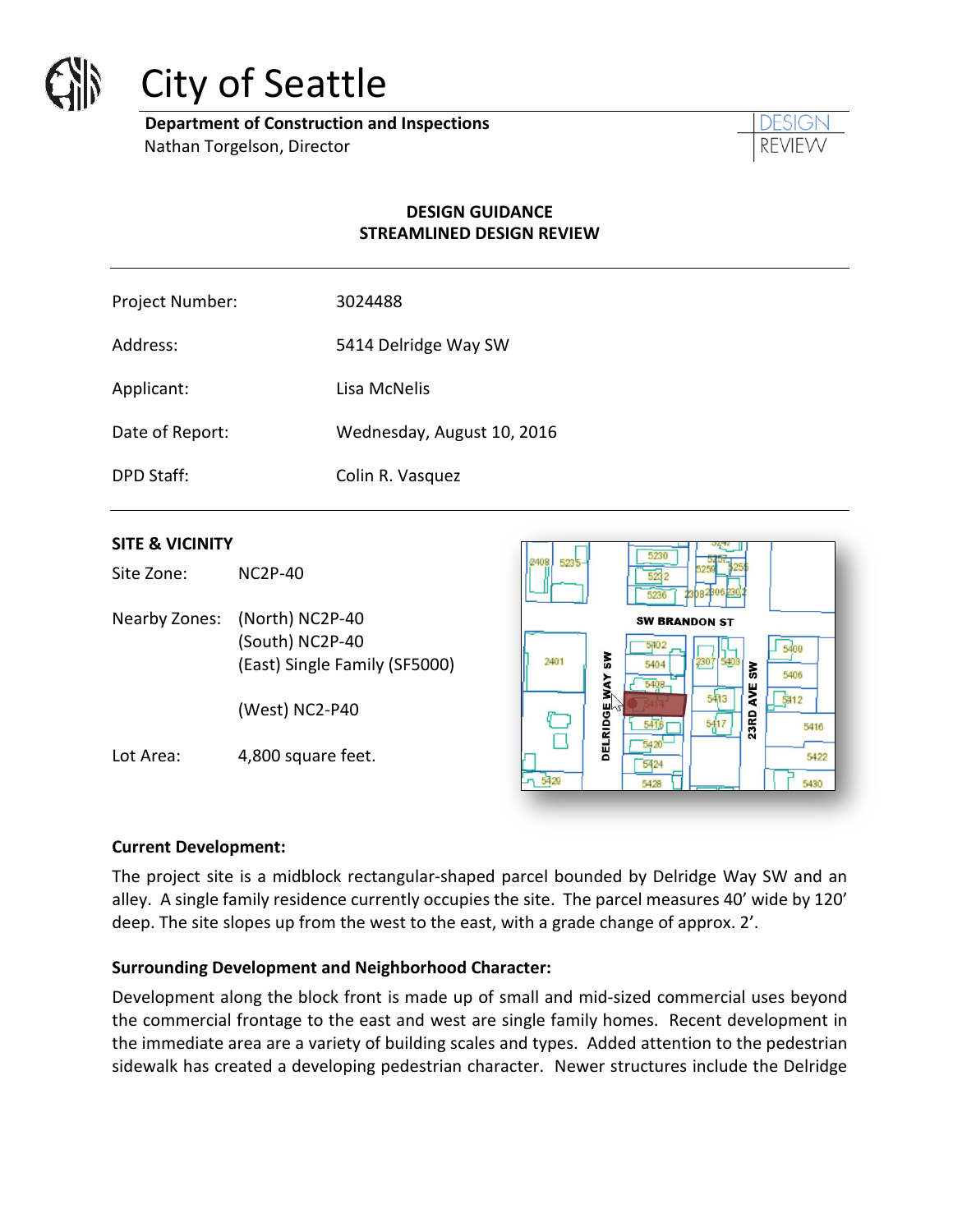Library, commercial and townhouse structures. Recently built projects have been in the modern style.

## **Environmentally Critical Areas:**

None.

## **PROJECT DESCRIPTION**

The project proposes a street facing 3-story commercial structure and a 3-story residential structure with 4 units on the central portion of the site and surface parking for 4 vehicles on the eastern portion of the site. The existing building will be demolished.

## **Access:**

The project proposes vehicle access to the site from an alley that connects to SW Brandon St and SW Findlay St. Perpendicular parking will be located adjacent to the alley. Pedestrian access is located adjacent to the street, on portions the north side of the structures, and all of the south side of the structures.

## **PUBLIC COMMENT**

The following public comments were received during the comment period:

- Concerned about the current condition on the alley.
- Concerned that only 4 parking spaces being provided.

# **PRIORITIES & DESIGN RECOMMENDATIONS**

Considering the analysis of the site and context provided by the proponents, the Design Review Planner provided the following siting and design guidance. The Planner identified the Citywide Design Guidelines and Neighborhood specific guidelines (as applicable) of highest priority for this project.

# **STREAMLINE DESIGN GUIDANCE:**

- 1. **Site Planning**. The proposal is located on the eastern block front of Delridge Way. Pedestrian access has been proposed that provides commercial and residential entries. Vehicle parking has been proposed adjacent to the alley.
	- a. The final design should continue to include the pedestrian oriented space that attracts interest/interaction with the site (PL1-B-1).
	- b. The vehicle parking area should include the color or material changes to reduce the visual impacts of this area and to clarify the pedestrian circulation routes (DC1-C2, DC2-D1, DC4- D2).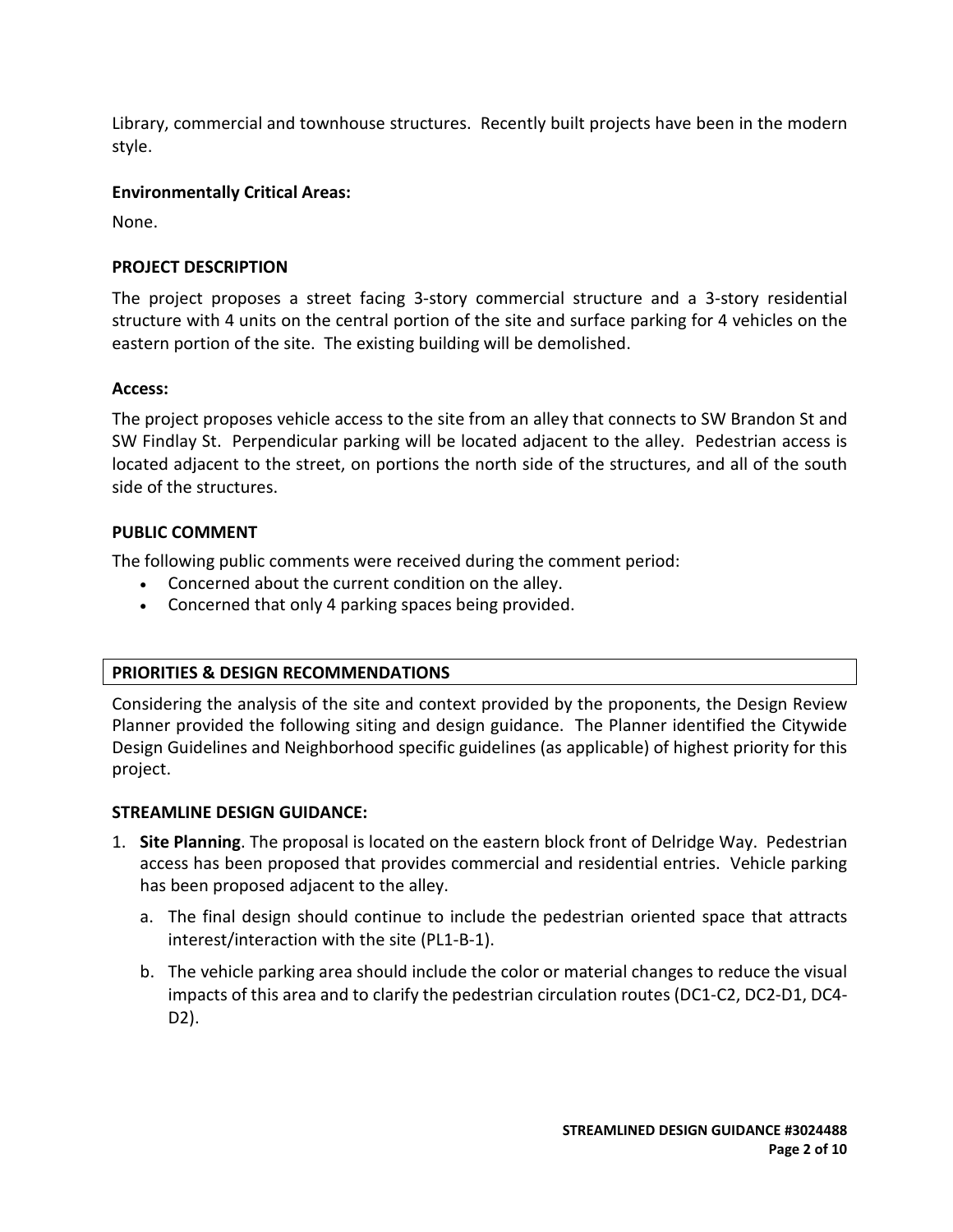- 2. **Massing Compatibility.** The proposed setbacks are positive and should be preserved as shown. These setbacks will reduce the overall massing of the development (See 1.a. above). (CS2-D-5, DC2-A2).
- 3. **Further Treatment of Setbacks.** Setbacks provided at the perimeter of the site should provide usable pedestrian access for residents while also acting as a buffer area to adjacent sites.
	- a. Provide vertical screening along the side property lines to help mitigate privacy impacts at ground level along the pedestrian pathways (DC1-C2).
	- b. The proposed development must provide privacy for the adjacent structures. Locate windows with high use living spaces so they avoid direct line of site into adjacent structure windows and private yards (CS2-D).
- 4. **Identifiable Pedestrian Entries.** Entries are an introduction to the site for residents and visitors.
	- a. The pedestrian entries for the proposal are successful at creating a strong connection to the street and public realm. Additionally, they contribute to the architectural character of the neighborhood where older structures include street facing entries. These should be maintained for these reasons. (CS2-A-2, CS2-B-2, CS3).
	- b. Use pedestrian lighting and signage as a point of continuity in the overall development (PL3-A).
	- c. The building permit should provide more detail on the use of lighting, signage, pavers and landscaping to frame and guide residents and visitors from the street to the residential units (PL3-A).
- 5. **Develop Architectural Concept and Material Palette.** Choose durable materials to enhance the structure, add variety to the architectural form and knit the structures into the neighborhood context.
	- a. The drawing for the street facing façade illustrates a number of architectural elements that enhances the form of the structure, see page 25 of the proposal. The building permit needs to carry forward this architectural form (DC2-B, DC2-E).
	- b. The building permit should carry forward the material patterning; color and size that provide visual interest and break the façades into discrete sections (DC2-B, DC2-C, DC4).
	- c. The texture and construction of the exterior materials on the structures should continue to be shown at the building permit phase (DC4-A).
- 7. **Parking and Service Uses.** Supply more information on the parking area at the building permit stage, showing the materials to be used for the hardscape areas, landscaping, lighting and fencing (DC4-D).
- **8. Placement and Screening of Solid Waste and Recycling.** Provide the location of proposed solid waste and recycling storage. The building permit needs to show how the proposed location for the solid waste and recycling storage is well designed and well screened. These facilities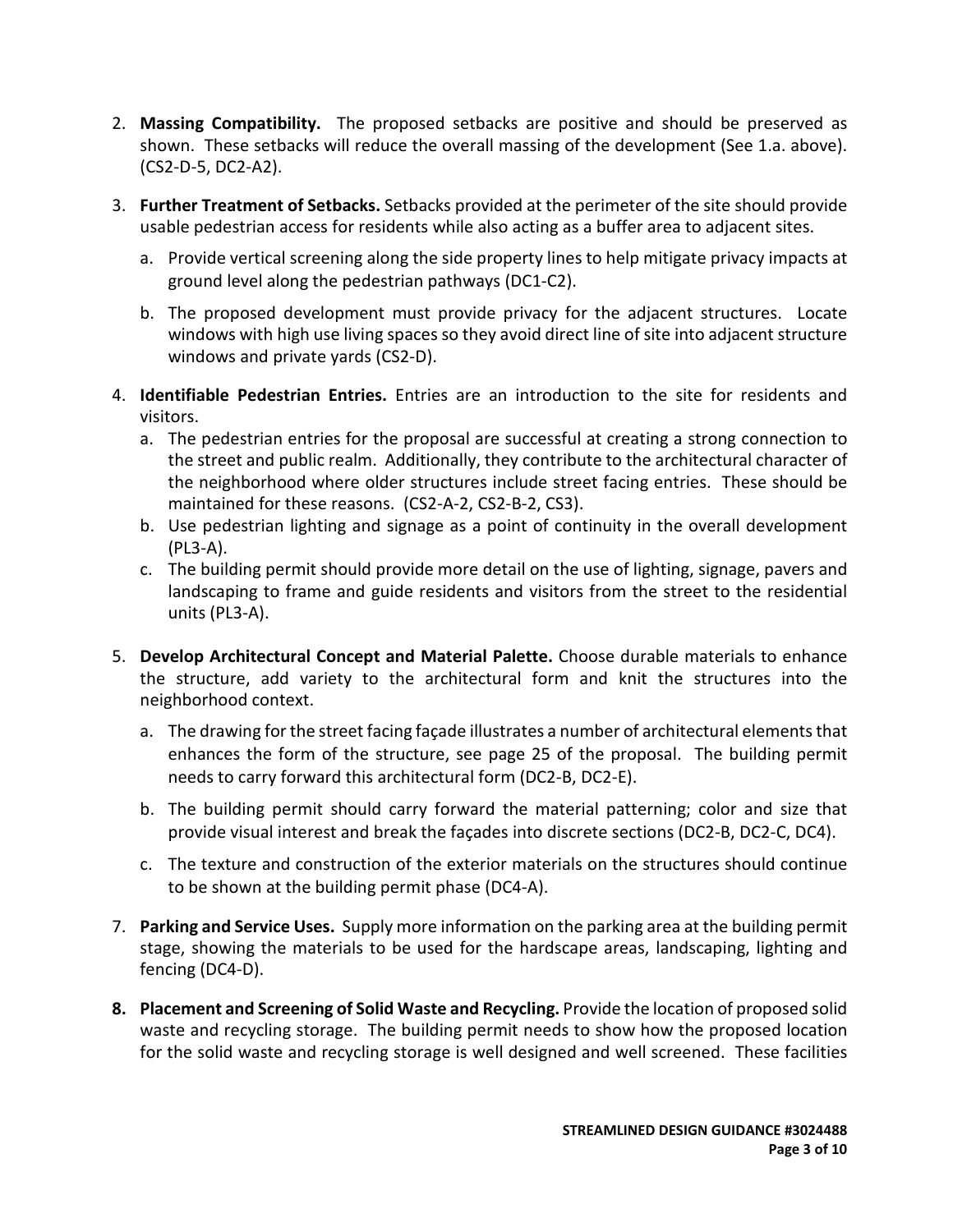need to demonstrate that they complement the building aesthetics and do not impede good pedestrian circulation. (DC1-C4).

#### **DESIGN REVIEW GUIDELINES**

The priority Citywide and Neighborhood guidelines are summarized below. For the full text please visit the [Design Review website.](https://www.seattle.gov/dpd/aboutus/whoweare/designreview/designguidelines/default.htm)

## **CONTEXT & SITE**

**CS1 Natural Systems and Site Features: Use natural systems/features of the site and its surroundings as a starting point for project design.**

#### **CS1-B Sunlight and Natural Ventilation**

**CS1-B-1. Sun and Wind:** Take advantage of solar exposure and natural ventilation. Use local wind patterns and solar gain to reduce the need for mechanical ventilation and heating where possible.

**CS1-B-2. Daylight and Shading:** Maximize daylight for interior and exterior spaces and minimize shading on adjacent sites through the placement and/or design of structures on site.

**CS2 Urban Pattern and Form: Strengthen the most desirable forms, characteristics, and patterns of the streets, block faces, and open spaces in the surrounding area.**

## **CS2-A Location in the City and Neighborhood**

**CS2-A-1. Sense of Place:** Emphasize attributes that give a distinctive sense of place. Design the building and open spaces to enhance areas where a strong identity already exists, and create a sense of place where the physical context is less established.

**CS2-A-2. Architectural Presence:** Evaluate the degree of visibility or architectural presence that is appropriate or desired given the context, and design accordingly.

## **CS2-B Adjacent Sites, Streets, and Open Spaces**

**CS2-B-1. Site Characteristics:** Allow characteristics of sites to inform the design, especially where the street grid and topography create unusually shaped lots that can add distinction to the building massing.

**CS2-B-2. Connection to the Street:** Identify opportunities for the project to make a strong connection to the street and public realm.

## **CS2-C Relationship to the Block**

**CS2-C-2. Mid-Block Sites:** Look to the uses and scales of adjacent buildings for clues about how to design a mid-block building. Continue a strong street-edge and respond to datum lines of adjacent buildings at the first three floors.

## **CS2-D Height, Bulk, and Scale**

**CS2-D-1. Existing Development and Zoning:** Review the height, bulk, and scale of neighboring buildings as well as the scale of development anticipated by zoning for the area to determine an appropriate complement and/or transition.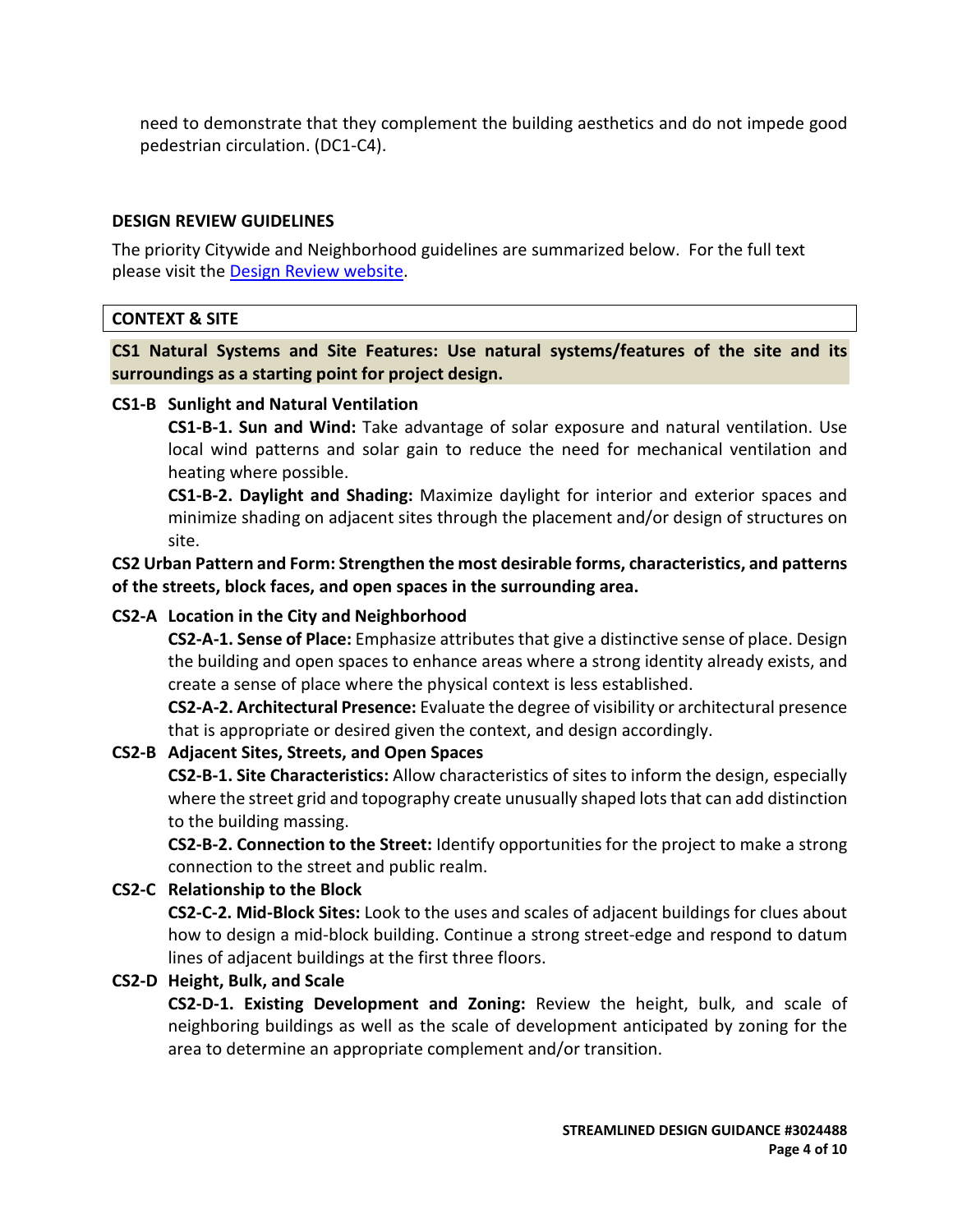**CS2-D-2. Existing Site Features:** Use changes in topography, site shape, and vegetation or structures to help make a successful fit with adjacent properties.

**CS2-D-5. Respect for Adjacent Sites:** Respect adjacent properties with design and site planning to minimize disrupting the privacy of residents in adjacent buildings.

# **CS3 Architectural Context and Character: Contribute to the architectural character of the neighborhood.**

## **CS3-A Emphasizing Positive Neighborhood Attributes**

**CS3-A-1. Fitting Old and New Together:** Create compatibility between new projects, and existing architectural context, including historic and modern designs, through building articulation, scale and proportion, roof forms, detailing, fenestration, and/or the use of complementary materials.

**CS3-A-2. Contemporary Design:** Explore how contemporary designs can contribute to the development of attractive new forms and architectural styles; as expressed through use of new materials or other means.

**CS3-A-4. Evolving Neighborhoods:** In neighborhoods where architectural character is evolving or otherwise in transition, explore ways for new development to establish a positive and desirable context for others to build upon in the future.

## **PUBLIC LIFE**

**PL1 Connectivity: Complement and contribute to the network of open spaces around the site and the connections among them.**

#### **PL1-B Walkways and Connections**

**PL1-B-1. Pedestrian Infrastructure:** Connect on-site pedestrian walkways with existing public and private pedestrian infrastructure, thereby supporting pedestrian connections within and outside the project.

**PL1-B-3. Pedestrian Amenities:** Opportunities for creating lively, pedestrian oriented open spaces to enliven the area and attract interest and interaction with the site and building should be considered

## **PL1-C Outdoor Uses and Activities**

**PL1-C-1. Selecting Activity Areas:** Concentrate activity areas in places with sunny exposure, views across spaces, and in direct line with pedestrian routes.

**PL1-C-3. Year-Round Activity:** Where possible, include features in open spaces for activities beyond daylight hours and throughout the seasons of the year, especially in neighborhood centers where active open space will contribute vibrancy, economic health, and public safety.

**PL2 Walkability: Create a safe and comfortable walking environment that is easy to navigate and well-connected to existing pedestrian walkways and features.**

**PL2-A Accessibility**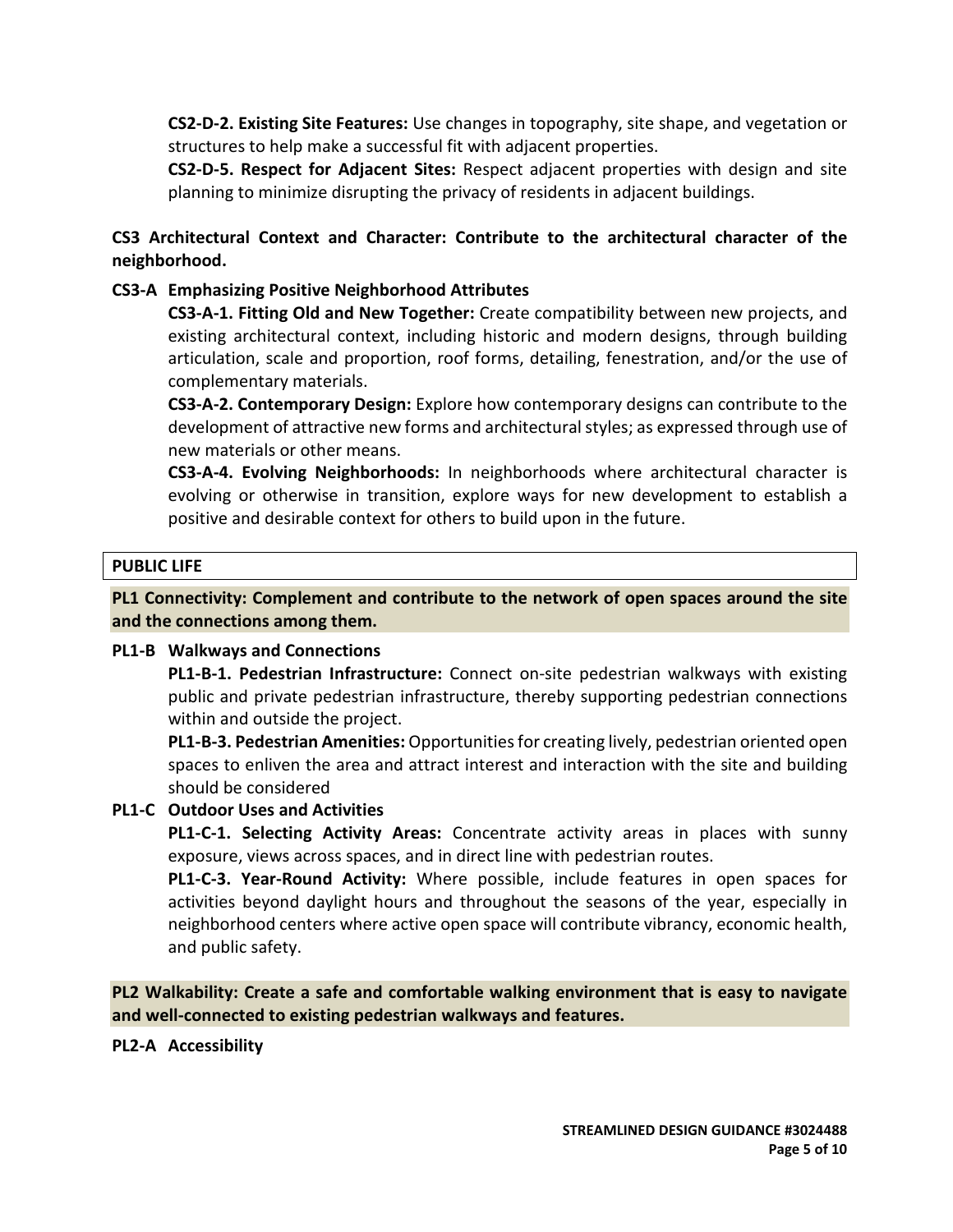**PL2-A-1. Access for All:** Provide access for people of all abilities in a manner that is fully integrated into the project design. Design entries and other primary access points such that all visitors can be greeted and welcomed through the front door.

## **PL2-B Safety and Security**

**PL2-B-1. Eyes on the Street:** Create a safe environment by providing lines of sight and encouraging natural surveillance.

**PL2-B-2. Lighting for Safety:** Provide lighting at sufficient lumen intensities and scales, including pathway illumination, pedestrian and entry lighting, and/or security lights.

## **PL2-D Wayfinding**

**PL2-D-1. Design as Wayfinding:** Use design features as a means of wayfinding wherever possible.

## **PL3 Street-Level Interaction: Encourage human interaction and activity at the street-level with clear connections to building entries and edges.**

## **PL3-A Entries**

**PL3-A-1. Design Objectives:** Design primary entries to be obvious, identifiable, and distinctive with clear lines of sight and lobbies visually connected to the street.

**PL3-A-3. Individual Entries:** Ground-related housing should be scaled and detailed appropriately to provide for a more intimate type of entry.

**PL3-A-4. Ensemble of Elements:** Design the entry as a collection of coordinated elements including the door(s), overhead features, ground surface, landscaping, lighting, and other features.

**PL4 Active Transportation: Incorporate design features that facilitate active forms of transportation such as walking, bicycling, and use of transit.**

# **PL4-A Entry Locations and Relationships**

**PL4-A-1. Serving all Modes of Travel:** Provide safe and convenient access points for all modes of travel.

**PL4-A-2. Connections to All Modes:** Site the primary entry in a location that logically relates to building uses and clearly connects all major points of access.

# **PL4-B Planning Ahead for Bicyclists**

**PL4-B-1. Early Planning:** Consider existing and future bicycle traffic to and through the site early in the process so that access and connections are integrated into the project along with other modes of travel.

**PL4-B-2. Bike Facilities:** Facilities such as bike racks and storage, bike share stations, shower facilities and lockers for bicyclists should be located to maximize convenience, security, and safety.

**PL4-B-3. Bike Connections:** Facilitate connections to bicycle trails and infrastructure around and beyond the project.

## **DESIGN CONCEPT**

**DC1 Project Uses and Activities: Optimize the arrangement of uses and activities on site.**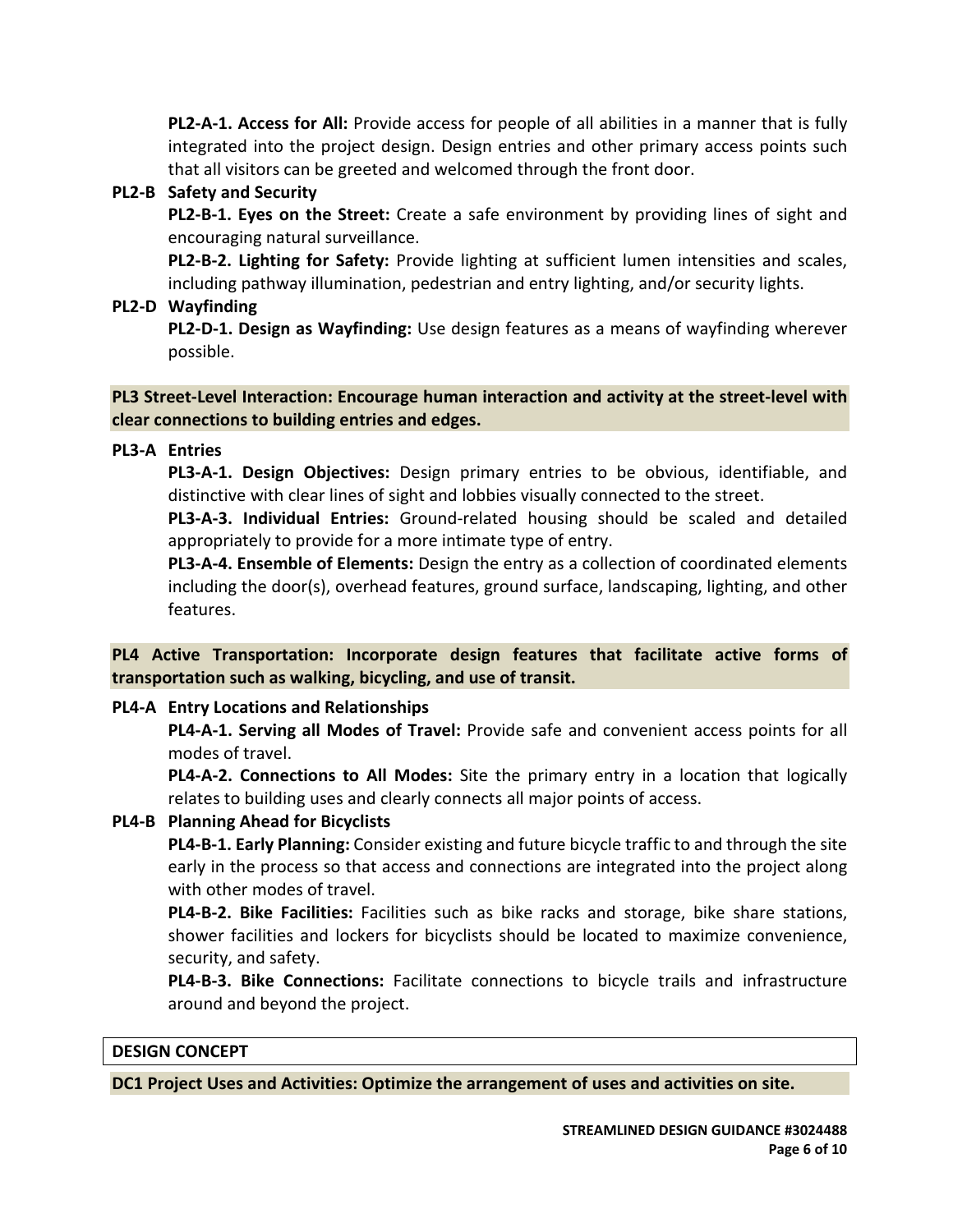## **DC1-B Vehicular Access and Circulation**

**DC1-B-1. Access Location and Design:** Choose locations for vehicular access, service uses, and delivery areas that minimize conflict between vehicles and non-motorists wherever possible. Emphasize use of the sidewalk for pedestrians, and create safe and attractive conditions for pedestrians, bicyclists, and drivers.

#### **DC1-C Parking and Service Uses**

**DC1-C-2. Visual Impacts:** Reduce the visual impacts of parking lots, parking structures, entrances, and related signs and equipment as much as possible.

**DC1-C-3. Multiple Uses:** Design parking areas to serve multiple uses such as children's play space, outdoor gathering areas, sports courts, woonerf, or common space in multifamily projects.

**DC1-C-4. Service Uses:** Locate and design service entries, loading docks, and trash receptacles away from pedestrian areas or to a less visible portion of the site to reduce possible impacts of these facilities on building aesthetics and pedestrian circulation.

## **DC2 Architectural Concept: Develop an architectural concept that will result in a unified and functional design that fits well on the site and within its surroundings.**

#### **DC2-A Massing**

**DC2-A-1. Site Characteristics and Uses:** Arrange the mass of the building taking into consideration the characteristics of the site and the proposed uses of the building and its open space.

**DC2-A-2. Reducing Perceived Mass:** Use secondary architectural elements to reduce the perceived mass of larger projects.

## **DC2-B Architectural and Facade Composition**

**DC2-B-1. Façade Composition:** Design all building facades—including alleys and visible roofs— considering the composition and architectural expression of the building as a whole. Ensure that all facades are attractive and well-proportioned.

**DC2-B-2. Blank Walls:** Avoid large blank walls along visible façades wherever possible. Where expanses of blank walls, retaining walls, or garage facades are unavoidable, include uses or design treatments at the street level that have human scale and are designed for pedestrians.

## **DC2-C Secondary Architectural Features**

**DC2-C-1. Visual Depth and Interest:** Add depth to facades where appropriate by incorporating balconies, canopies, awnings, decks, or other secondary elements into the façade design. Add detailing at the street level in order to create interest for the pedestrian and encourage active street life and window shopping (in retail areas).

**DC2-C-2. Dual Purpose Elements:** Consider architectural features that can be dual purpose— adding depth, texture, and scale as well as serving other project functions.

**DC2-C-3. Fit With Neighboring Buildings:** Use design elements to achieve a successful fit between a building and its neighbors.

**DC2-D Scale and Texture**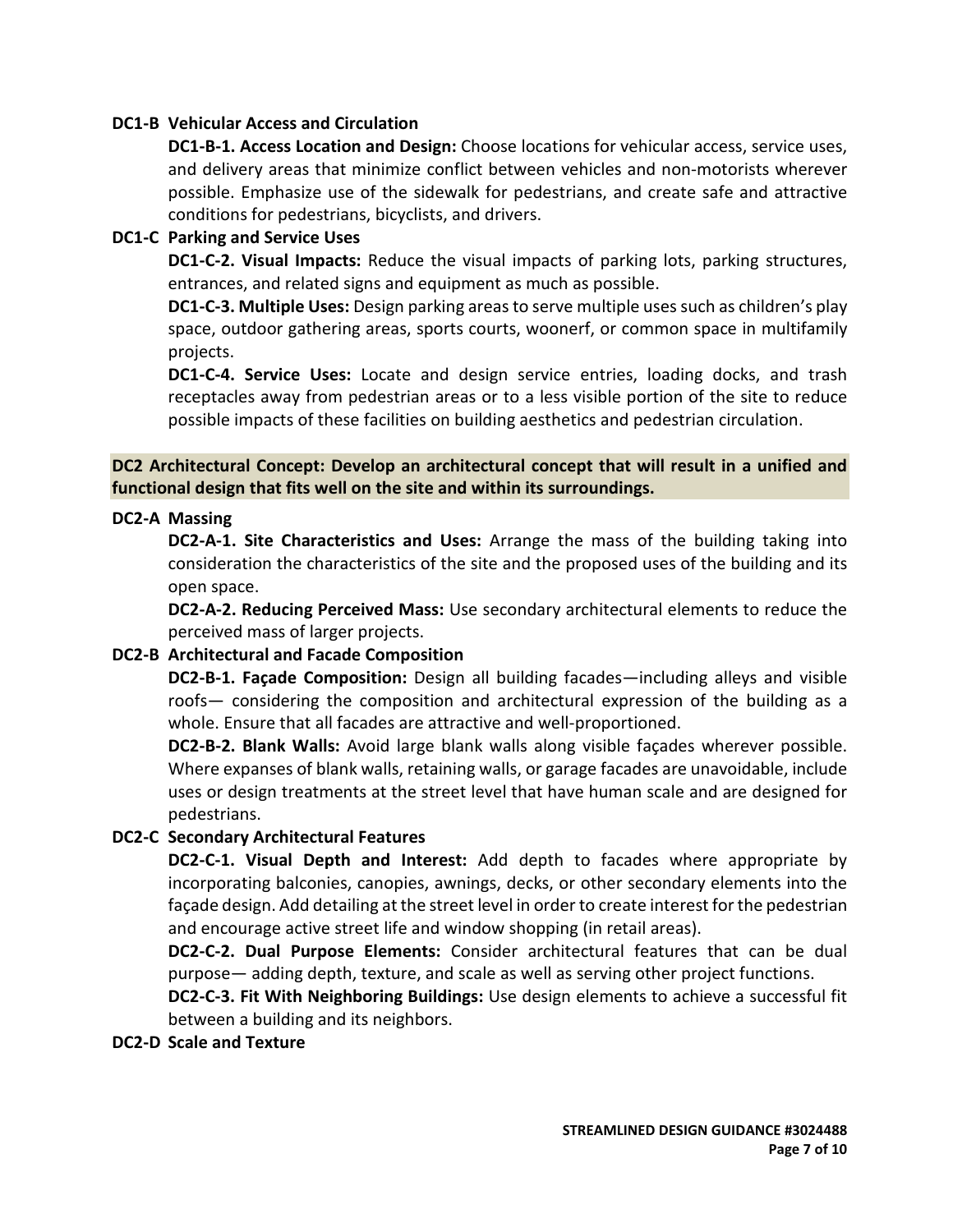**DC2-D-1. Human Scale:** Incorporate architectural features, elements, and details that are of human scale into the building facades, entries, retaining walls, courtyards, and exterior spaces in a manner that is consistent with the overall architectural concept

**DC2-D-2. Texture:** Design the character of the building, as expressed in the form, scale, and materials, to strive for a fine-grained scale, or "texture," particularly at the street level and other areas where pedestrians predominate.

## **DC2-E Form and Function**

**DC2-E-1. Legibility and Flexibility:** Strive for a balance between building use legibility and flexibility. Design buildings such that their primary functions and uses can be readily determined from the exterior, making the building easy to access and understand. At the same time, design flexibility into the building so that it may remain useful over time even as specific programmatic needs evolve.

## **DC3 Open Space Concept: Integrate open space design with the building design so that they complement each other.**

## **DC3-A Building-Open Space Relationship**

**DC3-A-1. Interior/Exterior Fit:** Develop an open space concept in conjunction with the architectural concept to ensure that interior and exterior spaces relate well to each other and support the functions of the development.

## **DC3-B Open Space Uses and Activities**

**DC3-B-1. Meeting User Needs:** Plan the size, uses, activities, and features of each open space to meet the needs of expected users, ensuring each space has a purpose and function.

**DC3-B-2. Matching Uses to Conditions:** Respond to changing environmental conditions such as seasonal and daily light and weather shifts through open space design and/or programming of open space activities.

**DC3-B-4. Multifamily Open Space:** Design common and private open spaces in multifamily projects for use by all residents to encourage physical activity and social interaction.

## **DC3-C Design**

**DC3-C-2. Amenities/Features:** Create attractive outdoor spaces suited to the uses envisioned for the project.

**DC3-C-3. Support Natural Areas:** Create an open space design that retains and enhances onsite natural areas and connects to natural areas that may exist off-site and may provide habitat for wildlife.

**DC4 Exterior Elements and Finishes: Use appropriate and high quality elements and finishes for the building and its open spaces.**

## **DC4-A Building Materials**

**DC4-A-1. Exterior Finish Materials:** Building exteriors should be constructed of durable and maintainable materials that are attractive even when viewed up close. Materials that have texture, pattern, or lend themselves to a high quality of detailing are encouraged.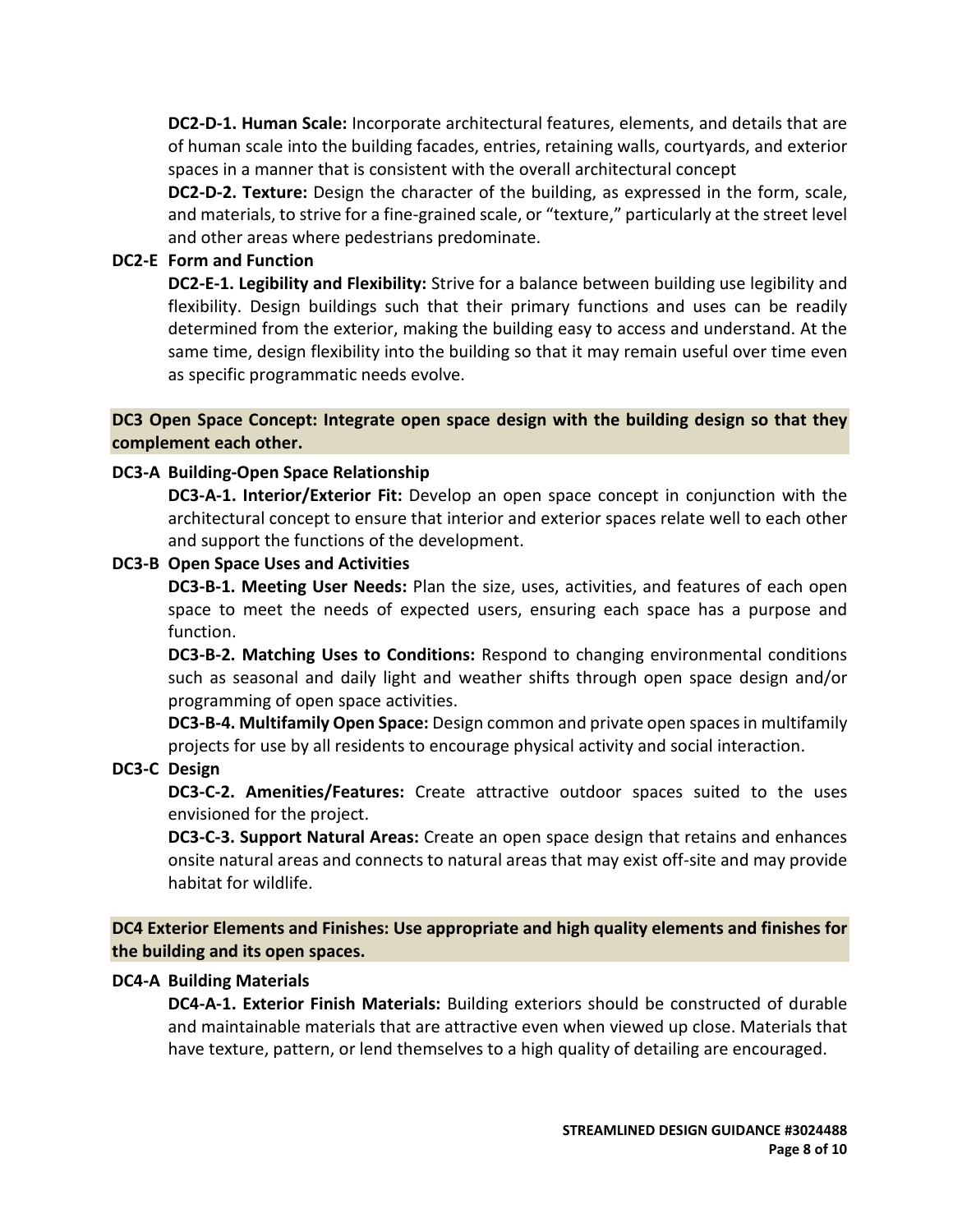**DC4-A-2. Climate Appropriateness:** Select durable and attractive materials that will age well in Seattle's climate, taking special care to detail corners, edges, and transitions.

## **DC4-B Signage**

**DC4-B-1. Scale and Character:** Add interest to the streetscape with exterior signs and attachments that are appropriate in scale and character to the project and its environs.

**DC4-B-2. Coordination with Project Design:** Develop a signage plan within the context of architectural and open space concepts, and coordinate the details with façade design, lighting, and other project features to complement the project as a whole, in addition to the surrounding context.

## **DC4-C Lighting**

**DC4-C-1. Functions:** Use lighting both to increase site safety in all locations used by pedestrians and to highlight architectural or landscape details and features such as entries, signs, canopies, plantings, and art.

**DC4-C-2. Avoiding Glare:** Design project lighting based upon the uses on and off site, taking care to provide illumination to serve building needs while avoiding off-site night glare and light pollution.

## **DC4-D Trees, Landscape, and Hardscape Materials**

**DC4-D-1. Choice of Plant Materials:** Reinforce the overall architectural and open space design concepts through the selection of landscape materials.

**DC4-D-2. Hardscape Materials:** Use exterior courtyards, plazas, and other hard surfaced areas as an opportunity to add color, texture, and/or pattern and enliven public areas through the use of distinctive and durable paving materials. Use permeable materials wherever possible.

**DC4-D-3. Long Range Planning:** Select plants that upon maturity will be of appropriate size, scale, and shape to contribute to the site as intended.

**DC4-D-4. Place Making:** Create a landscape design that helps define spaces with significant elements such as trees.

## **DC4-E Project Assembly and Lifespan**

**DC4-E-1. Deconstruction:** When possible, design the project so that it may be deconstructed at the end of its useful lifetime, with connections and assembly techniques that will allow reuse of materials.

## **DEVELOPMENT STANDARD ADJUSTMENTS**

Design Review Staff's recommendation on the requested adjustment(s) will be based upon the adjustment's potential to help the project better meet these design guideline priorities and achieve a better overall design than could be achieved without the adjustment(s).

At the time of Design Guidance, no adjustments were requested.